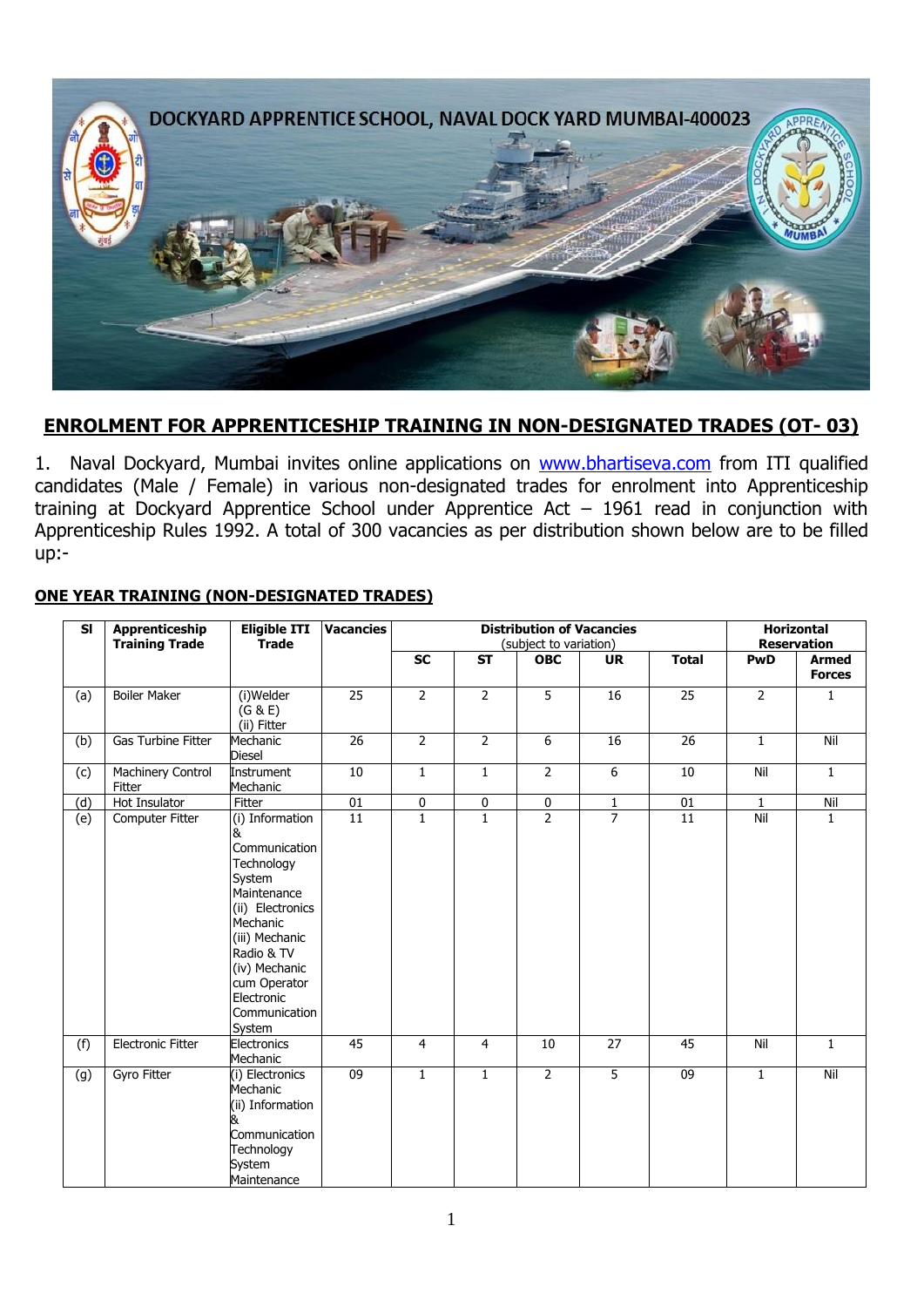| (h) | Radar Fitter            | (i) Electronics<br>Mechanic<br>(ii) Mechanic<br>Radio & TV<br>(iii) Technician<br>Power<br>Electronics<br>System | 24  | 2              | $\overline{2}$ | 5              | 15  | 24  | 1            |              |
|-----|-------------------------|------------------------------------------------------------------------------------------------------------------|-----|----------------|----------------|----------------|-----|-----|--------------|--------------|
| (j) | Radio Fitter            | (i) Electronics<br>Mechanic<br>(ii) Mechanic<br>Radio & TV                                                       | 18  | $\overline{2}$ | $\overline{2}$ | 4              | 10  | 18  | $\mathbf{1}$ |              |
| (k) | Sonar Fitter            | (i) Electronics<br>Mechanic<br>9ii) Mechanic<br>Communication<br>Equipment<br>Maintenance                        | 10  | $\mathbf{1}$   | 1              | $\mathcal{P}$  | 6   | 10  | Nil          | 1            |
| (1) | Weapon Fitter           | Mechanic<br>Machine Tool<br>Maintenance                                                                          | 31  | 3              | 3              | 7              | 18  | 31  | $\mathbf{1}$ |              |
| (m) | Civil Works /<br>Mason  | <b>Building</b><br>Maintenance                                                                                   | 32  | 3              | 3              | $\overline{7}$ | 19  | 32  | Nil          | 1            |
| (n) | <b>ICE Fitter Crane</b> | Mechanic Motor<br>Vehicle                                                                                        | 44  | 4              | 4              | 10             | 26  | 44  | Nil          | $\mathbf{1}$ |
| (p) | Ship Fitter             | Plumber                                                                                                          | 14  | 1              | 1              | 3              | 9   | 14  | $\mathbf{1}$ | 1            |
|     |                         | Total                                                                                                            | 300 | 27             | 27             | 65             | 181 | 300 | 10           | 08           |

The essential/ desirable educational qualifications for the one and two year training above would be as per extant policies in vogue for Apprentice training.

### 2. **Reservation of Vacancies**

(a) **For SC/ST Candidates**. Vacancies for SC/ST candidates are reserved in accordance with Section 3A(1) & (2) and Section 3B(1) & (2) both of Chapter II of Apprentices Act - 1961 read in conjunction with Schedule IIA of Rule 5 of Apprenticeship Rules 1992, provided that when the prescribed number of persons belonging either to the Scheduled Castes or to the Scheduled Tribes are not available, the vacancies so reserved for them may be filled by persons belonging to the Scheduled Tribes or as the case may be, to the Scheduled Caste and if the prescribed vacancy cannot be filled even in the above given manner, then the vacancies so lying unfilled may be filled by persons not belonging to the Scheduled Castes or the Scheduled Tribes.

(b) **For OBC Candidates**. Vacancies for OBC candidates are reserved in accordance with Para 4 of Maharashtra State Gazette Notification Part IV dated 22 Jan 2004. If vacancies reserved for OBC candidates cannot be filled from the Other Backward Classes, then the vacancies so lying unfilled may be filled by persons not belonging to the Other Backward Classes.

(c) **For Persons With Disabilities**. 3% of vacancies for Apprenticeship training are reserved vide DGET letter DGET-46(24)/AP dated 23 Jul 1981, Section 3.6.2 Chapter III of Apprenticeship Training Manual and PwDs Act 1995.

(d) **For Armed Forces**. 3% reservation for ex-servicemen, their children and children of Armed Forces Personnel to be made as per details mentioned below:-

(i) Children of deceased/disabled ex-servicemen including those killed/disabled during peace time

(ii) Children of ex-servicemen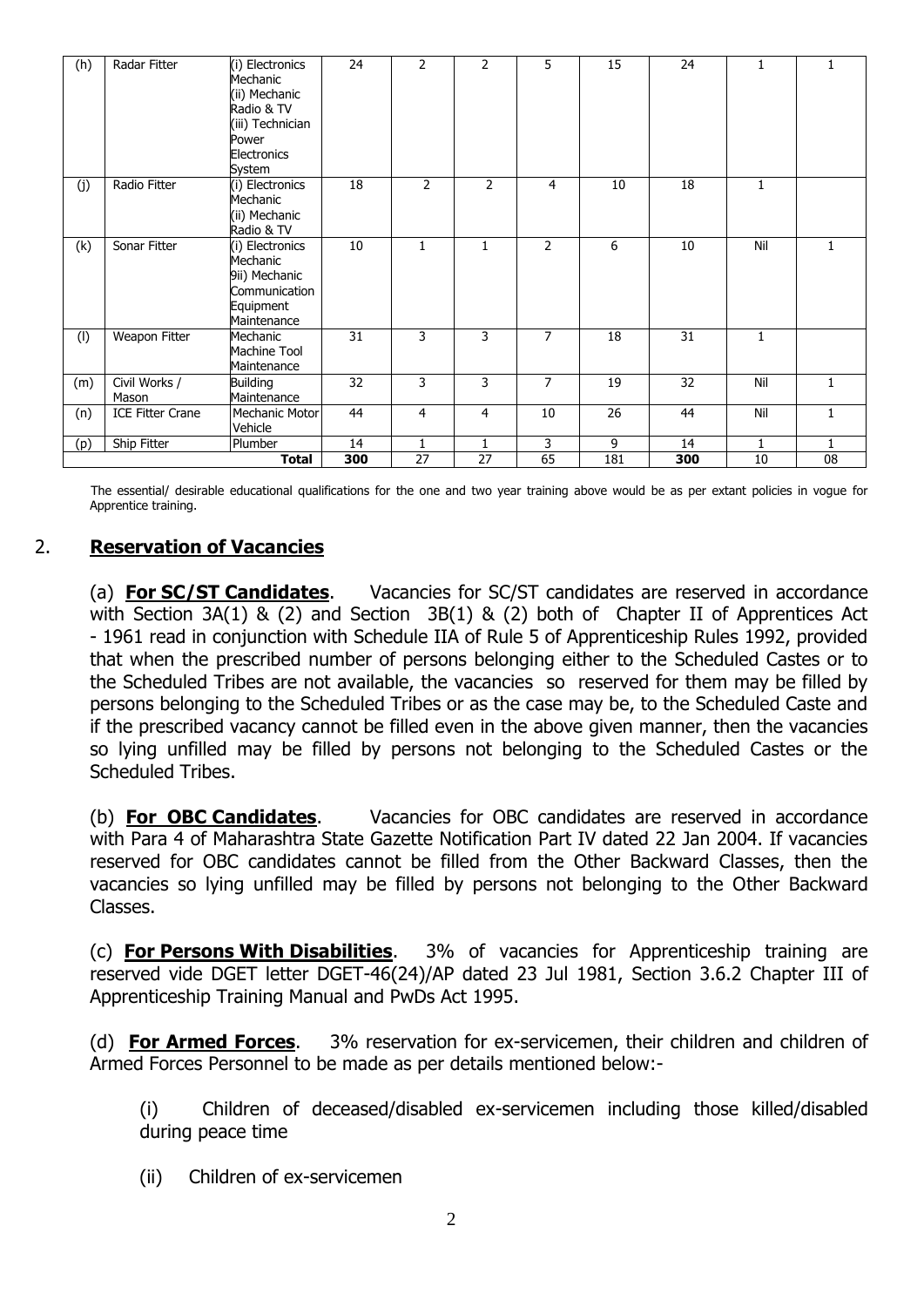- (iii) Children of serving Jawans
- (iv) Children of serving Officers
- (v) Ex-Servicemen

# 3. **Eligibility Conditions**

(a) **Qualifications**.As per Apprentices Act 1961 read in conjunction with Apprenticeship Rule 1992, the minimum educational qualification for a person to undergo apprenticeship training in Designated Trades shall be Std 10 passed (in accordance with Apprentice Act 1961) with a minimum of 50% marks in Std 10 examination alongwith ITI examination passed (Provisional National Trade Certificate acceptable) in relevant trade with aggregate of 65% marks. Further, the candidate should have passed relevant ITI / trade test from any institute **recognized by NCVT** and **should possess the qualification as on the closing date of application**. Qualification for candidates who are to be enrolled for Rigger and Crane Operator(Overhead Steel Industry) as 'Fresher' shall be Std 8 pass only, without ITI.

(b) **Age**. Born between 01 April 1999 to 31 Mar 2006. Upper age is relaxable by five years for SC/ST candidates and two years for wards of Defence employees or Naval civilians as per MoD letter FM/0442/NHQ/1278 D(N-II) dated 14 Nov 1996.

(c) **Minimum Physical Standards**.Height 150 cm, Weight not less than 45 Kg, Chest expansion not less than 5 cm, Eye sight 6/6 to 6/9 (6/9 corrected with glasses), external & internal organs to be normal. Physical fitness standards are as per MoD letter FM/0442/NHQ/1278 D(N-II) dated 14 Nov 1996.

(d) **Previous Training**. **Candidates who have already undergone or are currently undergoing Apprenticeship** under Apprentice Act – 1961 in any Govt / Public Sector / Private Industrial organisation **are not eligible to apply** for the current enrolment.

4. **Payment of Stipend to Apprentices**.The minimum rate of stipend per month payable to apprentices shall be followed (Rule 11 of Apprenticeship Rules 1992 is relevant), namely:-

| <b>SI</b> | <b>Duration</b> | Stipend *                                                                |  |  |  |  |
|-----------|-----------------|--------------------------------------------------------------------------|--|--|--|--|
| (a)       |                 | During the first year of Seventy percent of minimum wage of semi-skilled |  |  |  |  |
|           | training        | workers notified by the Maharashtra State                                |  |  |  |  |
| (b)       |                 | During the second year of Eighty percent of minimum wage of semi-skilled |  |  |  |  |
|           | training        | workers notified by Maharashtra State.                                   |  |  |  |  |

**\***Provided that in the case where the minimum rate of wage for a trade is not notified by the State Government or Union territory, then the maximum of minimum wages of the Scheduled Employment notified by such State Government or Union territory for semi-skilled workers shall be taken into account for paying the stipend in respect of that trade.

5. **Scheme of Examination**. Candidates meeting the eligibility conditions as indicated at Para 3 above would be called for written examination scheduled to be held at Mumbai in Dec 19. The written examination of 2 hrs duration would comprise of 100 Multiple Choice Questions on General Science, General Knowledge and Mathematics.

6. **Medium of Examination**. The question paper will be bilingual in both English & Hindi.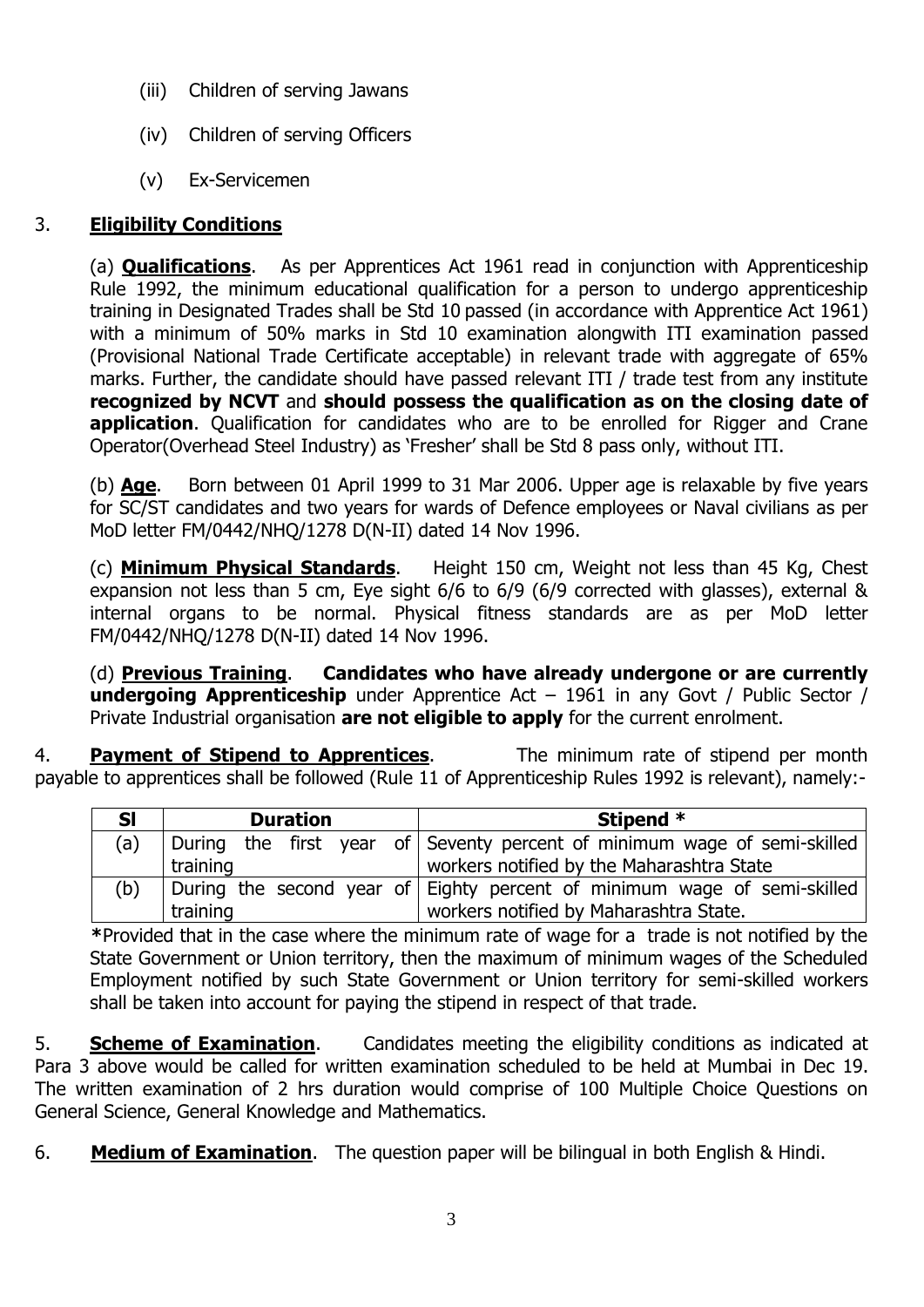7. **Centre of Examination**. The Centre of examination will be Mumbai only. The exact date, time and venue of written examination would be intimated to candidates through online call up letters on their registered email IDs only. Candidates are advised to check their email regularly.

8. **Notices to Prospective Candidates**. In case of any change in schedule of dates, amendment, etc. the same will be made available on the websites [www.bhartiseva.com.](http://www.jobsuchi.com/)

9. **Shortlisting of Candidates for Written Examination**. Shortlisting of candidates for the written examination would be made tradewise as per extant policies, for the number of vacancies indicated at Para 1, and would be based with respect to valid online applications received as on the closing date of the advertisement. Shortlisted candidates would be called for **Written Test to be held in Mumbai in Nov 2019**.

10. **Merit List / Selection Procedure**. Candidates placed in the preliminary Merit List on the basis of marks obtained in the written examination would be called for **Interview / Skill Test in Jan 2020**. The final merit list will be prepared by considering the consolidated marks of the written examination and Interview / Skill test as per Apprenticeship Trade (including reservations) with adequate candidates in reserve list. In case of a tie, preference would be given to the candidate who has secured higher marks in ITI examination, followed by High School (Class 10) examination. Subsequently, candidates would be called for joining the apprenticeship training on the basis of merit standing (including medical fitness) as promulgated on website [www.bhartiseva.com](http://www.jobsuchi.com/) and through online communication on their registered email IDs. Candidates are advised to check their email regularly.

11. **Medical Examination**. Every candidate shall be medically examined and declared fit as per Rule 4 and Schedule II of Apprenticeship Rules, 1992 by the Employer, through a **Govt Hospital** before being engaged as an apprentice.

## 12. **Commencement of Training**. Apr 2020.

13. **Travel / Expenses**.No travel expenses are admissible for candidates called for Written / Interview/ Skill Test.

14. **Boarding / Lodging**. Candidates called for Written / Interview / Skill Test are to arrange their own boarding and lodging. No accommodation will be provided to candidate by the Naval Dockyard during the entire selection Process.

15. **Filling up of Online Applications**.Candidates are required to log on to [www.bhartiseva.com](http://www.jobsuchi.com/) and fill up online application. Further, the said website for filling online application would be opened from **the third day (1000 hrs) of publication of notification in Employment News and will remain open till 21 days after date of publication in Employment News (upto 2350 hrs)**. The candidates are also requested to upload following good quality/readable documents **duly scanned in colour in .pdf format only** in A4 size & file size upto 200 Kb (except for Sl(a), (h) & (k) below) for filling up online application:-

(a) Passport size photo of candidate **in light grey background** (size 3.5 cm x 4.5 cm, file size upto 200 Kb) in .JPEG/.JPG format.

(b) SSC/Matriculation (Std 10) marksheet and proof of Date of Birth (Birth Certificate or Aadhaar Card).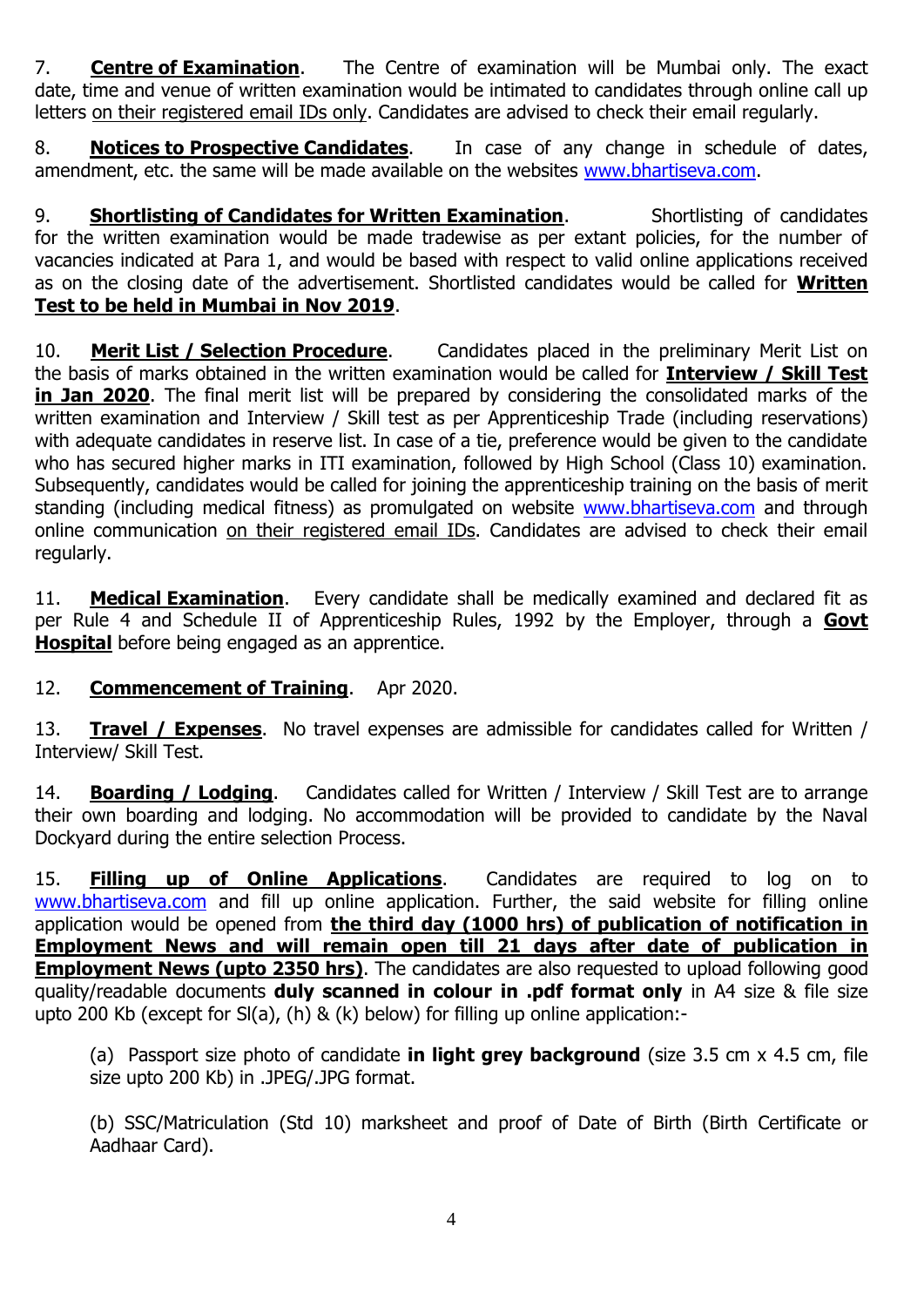(c) Std 8 marksheet (where applicable).

(d) ITI marksheet.

(e) Community Certificate [for SC/ST/OBC (with non-creamy layer certificate) only] to be submitted as per extant policies / regulations in vogue.

(f) Certificate of Physical Disability, if applicable.

(g) Certificate of son / daughter of Armed Forces Personnel / ex-Servicemen, if applicable.

(h) Aadhaar / PAN card / Passport of candidate or any other identity proof prescribed by Government from time to time (file size upto 200 Kb) in .JPEG / .JPG format.

(j) Certificate of son / daughter of Defence Civilian / Dockyard Employees, if applicable.

(k) Aadhaar Card of candidate (**Compulsory**) (file size upto 200 Kb) in .JPEG / .JPG format.

Self photographs and photographs of other documents taken from mobile phones/cameras and uploaded are **not acceptable**.

16. **Offer & Acceptance of Employment**. It shall not be obligatory on the part of Naval Dockyard, Mumbai to offer any employment to any apprentice after completion of the training, nor shall it be obligatory for the apprentice to accept any employment, if offered by Naval Dockyard, Mumbai. The candidates are to familiarise themselves with the rules and regulations under the Apprentices Act 1961 and the Disability Act 1995. However, as per extant SRO 43/2012 & 31/2017, direct recruitment of Tradesman Skilled includes 60% selection of ex-Naval Apprentices in Designated Trades. On completion of apprenticeship training as per above scheme, successful candidates would become eligible to apply for recruitment as Tradesman Skilled, as and when undertaken by Indian Navy in accordance with provisions of stated extant Recruitment Rules & Orders of Ministry of Defence.

17. **Terms & Conditions**. During the training, the apprentices are entitled for free medical treatment only from Naval Dockyard Dispensary.

18. **General Information**. Applicants are advised to note the following instructions carefully:-

(a) Candidates are to **apply online only** through [www.bhartiseva.com.](http://www.jobsuchi.com/) No physical forms would be accepted. Candidates who have appeared in the final semester of ITI and whose results are awaited are also eligible to apply online. Candidature of such candidates for apprenticeship would be declared void if, at a later date, they are declared failed in their ITI examination result, when declared whether during the process of enrolment or during apprenticeship training, if selected.

(b) Candidates are not required to pay any fee for the examination.

(c) Mere submission of online application form, receipt of 'acknowledgement', receipt of admit card and appearance in examination does not guarantee enrolment for Designated Trades apprenticeship training. The selection of candidates will be made based on merit position considering available vacancies category-wise, scrutiny of original credentials, clear police verification report & medical test etc.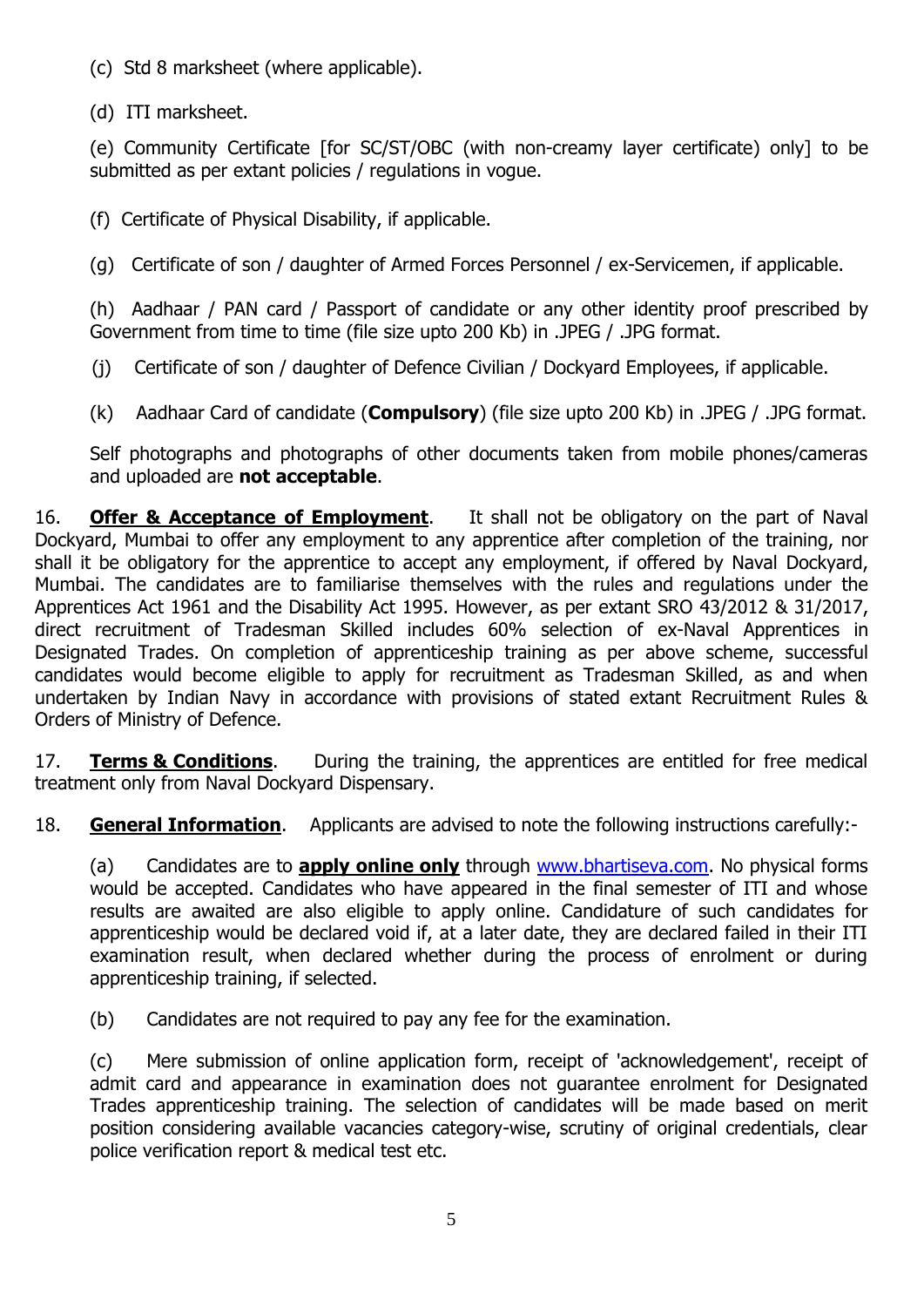(d) Candidates are not required to send hard copy of application & admit card to Naval Dockyard. The same are to be retained by the candidates and produced at the time of document verification.

(e) Candidates are required to check up the website [www.bhartiseva.com](http://www.jobsuchi.com/) for submitting online applications and for any updates & changes.

(f) Candidates are required to give their personal valid mobile number and eMail ID for receiving periodical notices/updates.

(g) Written examination would be Multiple Choice Question type and OMR answer sheets based. There will be NO negative marking.

(h) Canvassing of any kind will disqualify the candidate. Selection process will be done strictly on merit. Candidates are advised not to fall prey to any unscrupulous elements.

(j) Candidates will be permitted to enter the examination hall **only** with **valid Admit Card**, downloaded and printed by candidate, bearing **clear Photograph and signature**. While uploading documents, candidates are advised to ensure that their clear Photograph and signature have been uploaded for printing on the Admit Card.

(k) The candidates must not attempt impersonation or take help of any impersonator at any stage of the selection process or try to copy from neighboring candidates, books and use of any electronic gadgets.

(l) Any material suppression of facts or submitting forged certificates shall lead to rejection of candidature at any stage of the selection process.

(m) If any candidate is found using any type of unfair means during the examination, the candidate shall be summarily debarred and shall not be allowed to appear in any examination / written test conducted by Indian Navy in the future.

(n) Decision of Admiral Superintendent, Naval Dockyard, Mumbai in all matters relating to the eligibility, acceptance / rejection of any application, allotment of language, examination centre etc. will be final and binding on the candidate and no inquiry/correspondence shall be entertained in this regard.

(p) Any subsequent changes in the terms and conditions of the engagement of Designated Trade Apprentices as per the extant rules will stand good. Indian Navy reserves the right to incorporate any subsequent changes / modifications / additions in the terms & conditions under this advertisement notice as necessitated and applicable. Any corrigendum will be published on the website [www.bhartiseva.com.](http://www.jobsuchi.com/)

(q) Candidates applying for the written examination should ensure that they fulfill all the eligibility criteria for admission for the examination. Their admission at all the stages of examination will be purely provisional, subject to their satisfying the prescribed eligibility conditions. If, on verification of documents, at any time before or after the written examination, it is found that the candidate does not fulfill any of the eligibility conditions, his / her candidature for the examination shall be cancelled by Indian Navy / Admiral Superintendent, Naval Dockyard, Mumbai.